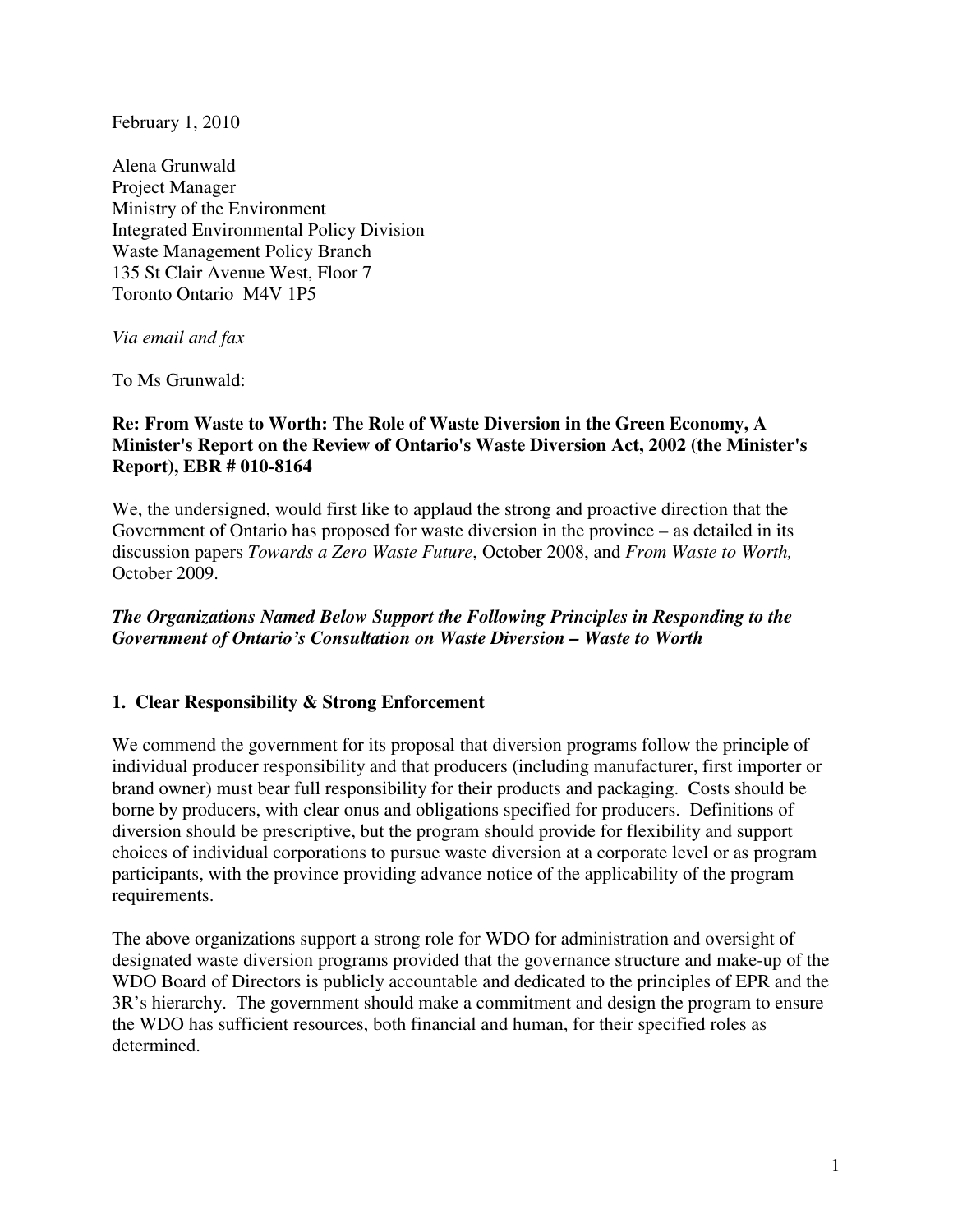The above organizations call for strong provincial government accountability for the waste diversion programs (key for its credibility and success) with the Minister approving programs or at least setting its main parameters such as specific diversion targets, timelines, penalties and service standards. These parameters should be set in regulation and in detail in the revised Waste Diversion Act. Orphaned products that are already in the market place should be dealt with pursuant to a government program for transition to new programs.

A strong waste diversion program in Ontario will see some changes to the way waste is managed in this Province. Accordingly, it will be essential that the program entail vigorous, immediate enforcement. The Ministry of Environment must maintain and significantly increase its enforcement capacity to uphold the laws of the revised Waste Diversion Act. The Minister should have an oversight role in transitioning existing programs as well as in monitoring the interpretation of roles and outcomes of all major participants (such as WDO). In the event of delegation of responsibility, the Minister should retain overall responsibility for the waste diversion program in Ontario. For example, legislation should provide for directive powers which should be utilized by the Minister.

In order to ensure that all waste management parties (collectors, haulers and processors) and their downstream sub-vendors adhere to the highest of standards, a licensing system should be considered. This is in addition to developing a registry for the tracking, reporting and auditing data that stewards will submit as part of their waste diversion program requirements. Further, annual reporting on progress in reaching each target should be required of producers with an annual progress summary reported to the Ministry of Environment and the public.

Considerations should also be made on who and how to manage performance-based financial penalties if a producer or collective does not meet their waste diversion targets on time.

## **2. Outcomes Based with Strong Standards**

The above named organizations strongly support the move towards more outcomes-based waste diversion programs in Ontario. We support the four outcomes proposed in the Minister's report (on page 17), provided that strong and very specific standards are adhered to. Quantifiable, clear and aggressive targets, timelines, and penalties should be specified.

In the case of material-specific waste diversion targets, incentives that result in a highly contaminated mixed waste stream should be avoided. Some materials should be chosen for initial visionary targets. Within the same sector, targets should be consistent.

In the case of managing wastes in accordance with the concept of diversion, we stress that the 3R's hierarchy (reduce, reuse, recycle) and environmentally sustainable methods of diversion should be preferred and measured. Accounting methods should be prescribed for reporting against a range of outcomes such as creation of less waste in the first place, amount reused and value added recycling. Residues should be subtracted from diversion in reporting totals.

EFW (Energy from Waste) should not be included in measurement of diversion targets. The above named organizations support anaerobic digestion of one method of decomposing food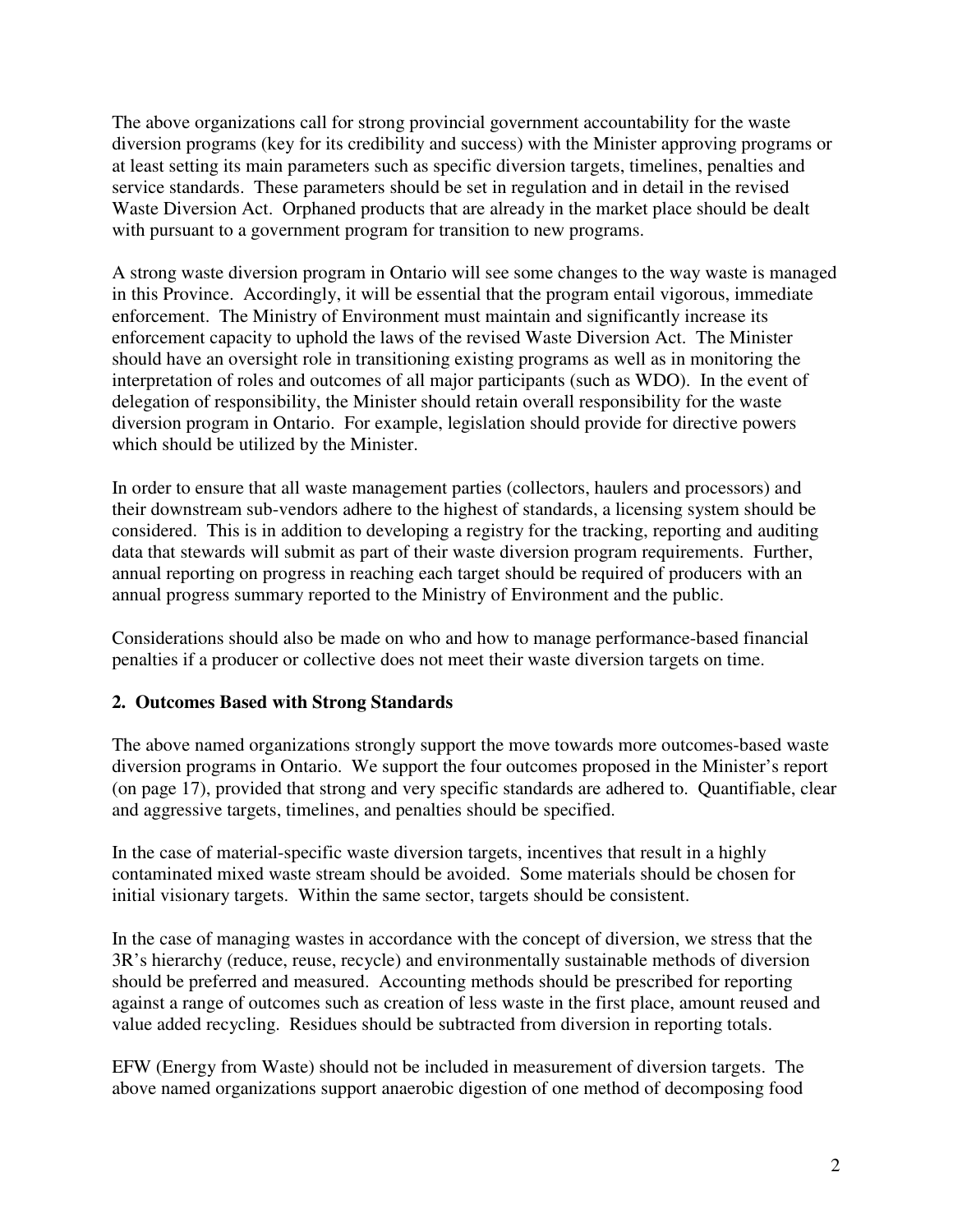waste, manure, and organics. While some energy is derived from this process, the final material produced is valuable organic matter that can be returned to improve the health of the soil, encouraging a cyclic loop that benefits the environment. We agree with the Minister's policy proposal that burning waste without recovering material for reuse should not be counted as diversion. However, EFW processes including 'advanced thermal treatments' such as pyrolysis have the potential to cause negative health and environmental impacts. We submit that these should not be included as diversion options.

An explicit prioritization of reduction and reuse should be included in a revised Waste Diversion Act and required in every diversion program proposed by the Ministry of Environment. Standards for collection, processing and marketing should also be provided. There must be separate targets for the residential and IC&I sectors in order to ensure there is no backsliding on existing diversion rates. Annual assessment should include remaining potential for diversion and analysis of barriers remaining to the diversion objectives.

In the case of providing for consumer convenience and accessibility through minimum service standards, the above noted organizations emphasize that accessibility of programs will be essential. Among the producers' responsibilities should be to ensure that it is easy for consumers and businesses to return or route materials to a diversion stream. Options must be widely available to consumers and commercial businesses.

In addition, there should be appropriate mechanisms to accommodate different needs of users (such as rural and urban residences, single-family and multi-residential buildings, businesses and institutions) and to ensure coverage for Northern Ontario. In addition, there should be regional equity in opportunities to participate in diversion – people need to be able to access good diversion programs in all regions of the province. Broad participation must be one of the outcome-based program targets and measured in a variety of ways. In addition program design should ensure that excess transaction costs to participate in diversion are avoided and this should be one of the criteria for approving programs.

The above named organizations recommend provision for an annual report to the legislature by the Environmental Commissioner regarding the objectives and targets and their achievement. A new Act should be prescribed to continue under the Environmental Bill of Rights Registry such that all waste diversion program proposals submitted by producers are subject to comment under the EBR. The public's access to and feedback on this information is imperative and the additional scrutiny will encourage producers to propose more robust diversion programs. In addition, the application of section 9 of Environmental Bill of Rights Regulation 73/94 should be ensured, i.e. the right to request an investigation of a suspected offence regarding any new offence provisions under the Act.

The policy proposal to establish a Long Term Schedule for designating materials for diversion is applauded by our organizations. We support the materials and timelines as set out on page 23 of the consultation document (ICI packaging and paper; e-waste phase III and construction and demolition all to be implemented over two years; bulky items over the medium term and vehicles, branded organics and small household items within five years.). However, the government should strive to designate branded organics with an earlier timeline. There is a high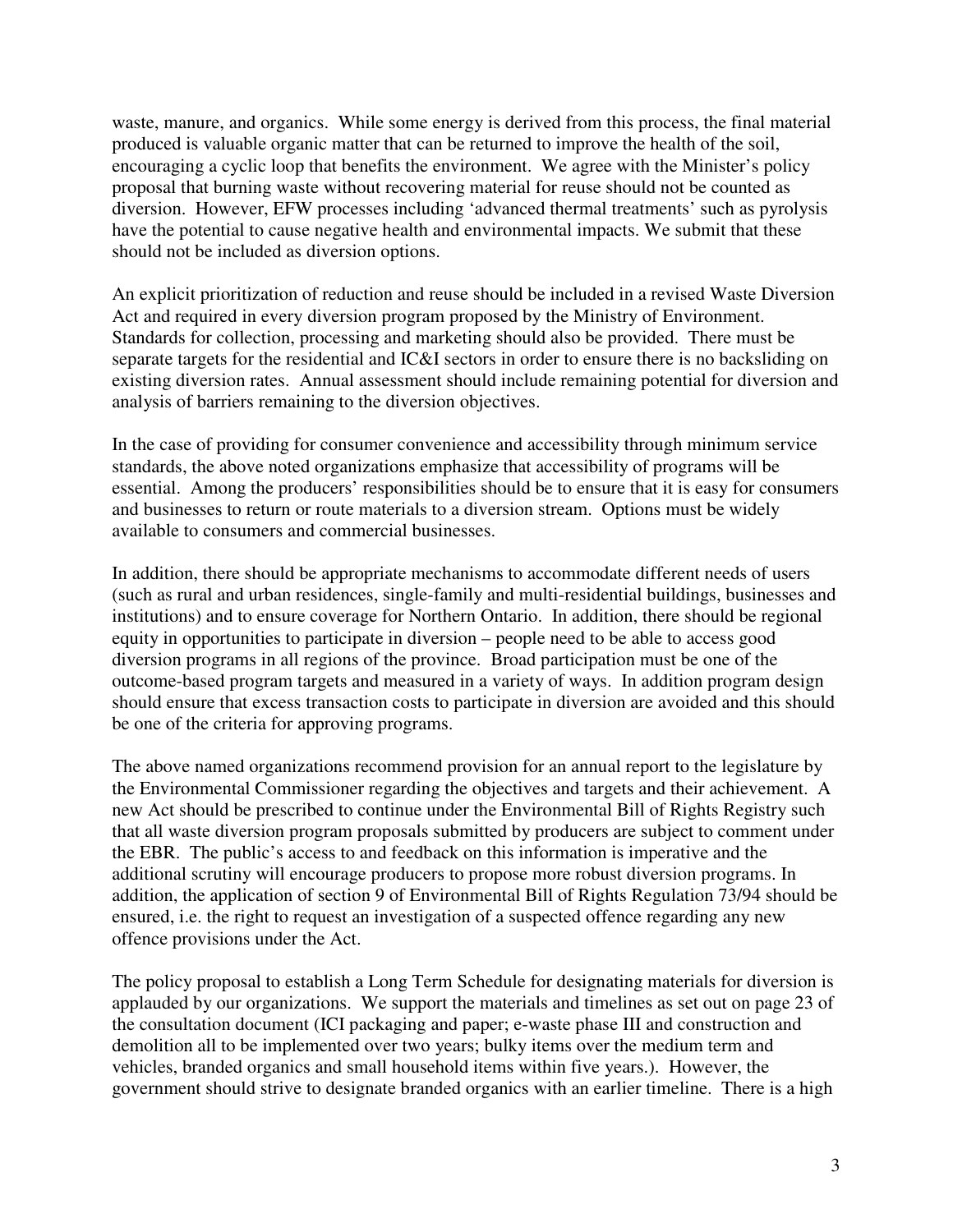demand for organics processing facilities Ontario-wide and a shorter timeline for branded organics could be the appropriate signal to encourage greater investment and capacity in this area.

# **3. Effective Education**

Given that a significant improvement in waste diversion is needed, (with an ultimate societal goal of zero waste), effective education will be key to the success of the new programs. Preparing education material and selection of education audiences should be based on identification of reasons for non-participation in diversion or for inadequate participation in diversion.

Industrial, Commercial and Institutional sectors in particular may need specific training in new programs as there are many waste streams currently sent to landfill. Specific sectoral training will likely be needed, for example, EPR in the automobile sector and other product-based sectors. Occupational training including re-training for new opportunities in waste diversion industries is also needed and complementary to the goals of this waste diversion policy and a green economy. Revenues such as from disposal levies or other waste diversion programs should have some funds explicitly earmarked to support education.

# **4. Levies and Bans**

The above noted organizations strongly support disposal levies and bans. In order to provide incentives for diversion and disincentives for disposal, some regulatory 'sticks' are needed. In particular, the proposed disposal levy should not be considered a government tax. This levy acts as a fee that, once imposed, will better reflect the true cost of disposal in Ontario. The levy will also help to level the playing field between diversion costs and disposal costs, creating a disincentive to disposal of valuable materials. This disposal levy should be applied to every tonne of 'waste' destined for landfills, incinerators, EFW and thermal treatment facilities.

We are not in the best position to provide advice on the amount the disposal levy should be set. Levies should, however, be set to reflect social and environmental costs of disposal and so should be set high enough so as to make diversion financially competitive or even preferable to disposal. We recommend that accessibility of diversion be considered. Available diversion capacity should result in higher levies. It will also be important to ensure that program designs avoid illegal dumping problems (i.e. ensure a disincentive to disposal/dumping; but do not set levies at so high a cost as to encourage widespread illegal disposal). Recommendations provided earlier in this submission regarding accessibility of programs, reasonable costs and education will be pertinent in this respect. The objective is to support behavior change in respect of the levels of levies set.

Materials that are banned from disposal should be specified from the outset of the new program – beginning with designated Blue Box materials. Thereafter additional disposal bans should be prioritized and phased in. Bans should not be conditional on whether processing markets and infrastructure are in place as investors will need greater economic certainty and timelines before they invest in establishing new processing capacity. Bans should also not be conditional on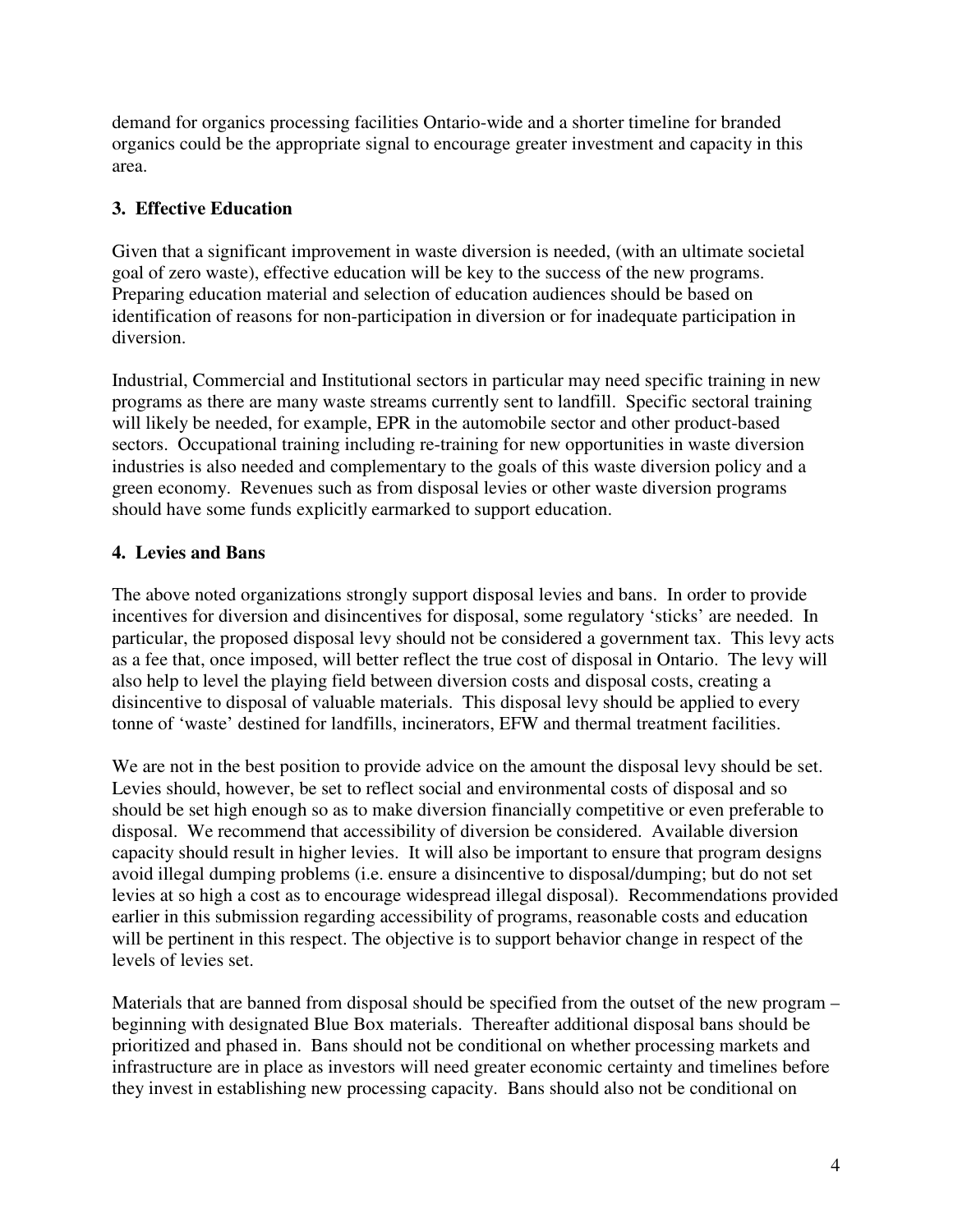whether a viable alternative to disposal exists for a designated material. Instead they can be used to drive the development of alternatives to disposal and to encourage the substitution of lower risk products into the production process. If human health is identified as a significant risk, banning should be put in place as soon as that risk is identified. As with the disposal levy, disposal bans should be applied to all 'waste' destined for landfills, incinerators, EFW and thermal treatment facilities.

Any revenue accrued from the collection of levy funds should be managed in a publicly accountable way by an arms length decision making body. These funds should not be funneled into general revenues for the government, nor should they go back to reduce the fees of industries affected by the disposal levy. These funds should explicitly be used for the promotion of waste diversion initiatives in Ontario. A few possible areas where this money could be used include public education and outreach, increasing waste diversion capacity and establishing markets.

Considerations also need to be made on who and how to manage the revenue from disposal ban fines.

# **5. Well Planned Implementation and Policy Integration**

Although some implementation and integration issues are already mentioned in this submission, the above-noted groups make additional recommendations to ensure a robust, well implemented and cohesive approach to waste diversion in Ontario.

In particular, it is important to ensure integration with other policy regimes in Ontario. This includes integration with the new Toxic Reduction Planning regime, as well as with green energy programs.

It is obviously critical to ensure integration with composting and organics programs and with nutrient management provisions. Furthermore, it would be necessary to systematically review and revise other waste related programs to ensure consistency with a new Waste Diversion Act.

Not only should government procurement policies be consistent with diversion targets, but the provincial government's procurement policies should provide for markets for newly diverted material.

Waste diversion and a goal of zero waste is a component of environmental sustainability. ``Design for environment`` should be a fundamental priority in program design. This should include provision for Life Cycle Analysis of materials in order to ensure the least amount of resources are used during the entire life of a product.. In addition, lower toxic materials should be used, for a variety of reasons including ensuring the maximum ability to re-use or recycle materials safely and to support the Toxics Reduction Act.

The program should ensure research and development of best practices regarding the end of life phase of materials and products, another appropriate use of levies. The program must encourage cradle to cradle materials and products management by producers.